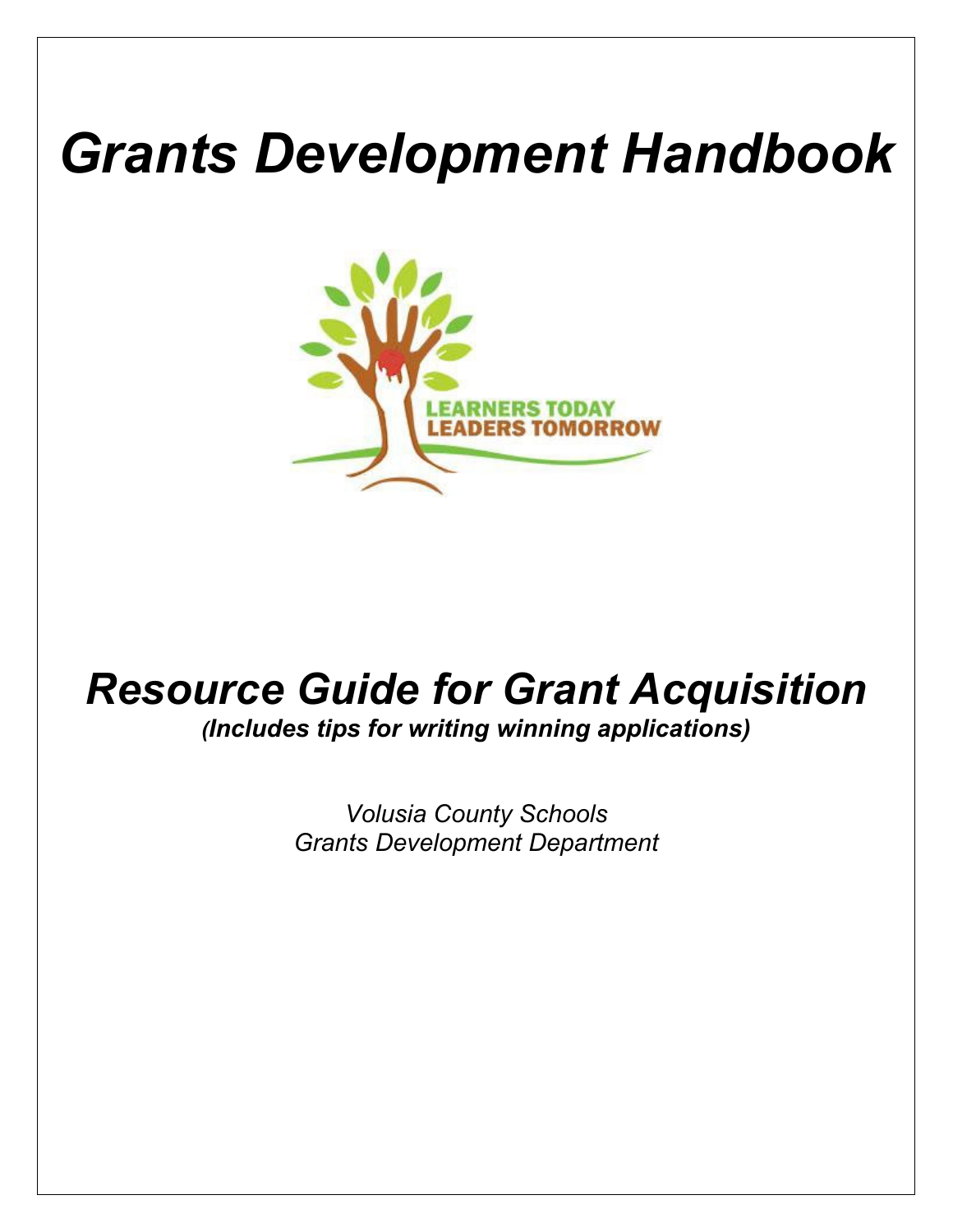# **Table of Contents**

| Mission Statement, Guiding Principles, What we do, and Contact Information3 |  |
|-----------------------------------------------------------------------------|--|
|                                                                             |  |
|                                                                             |  |
|                                                                             |  |
|                                                                             |  |
|                                                                             |  |
|                                                                             |  |
|                                                                             |  |
|                                                                             |  |
|                                                                             |  |
|                                                                             |  |
| <b>General Program</b>                                                      |  |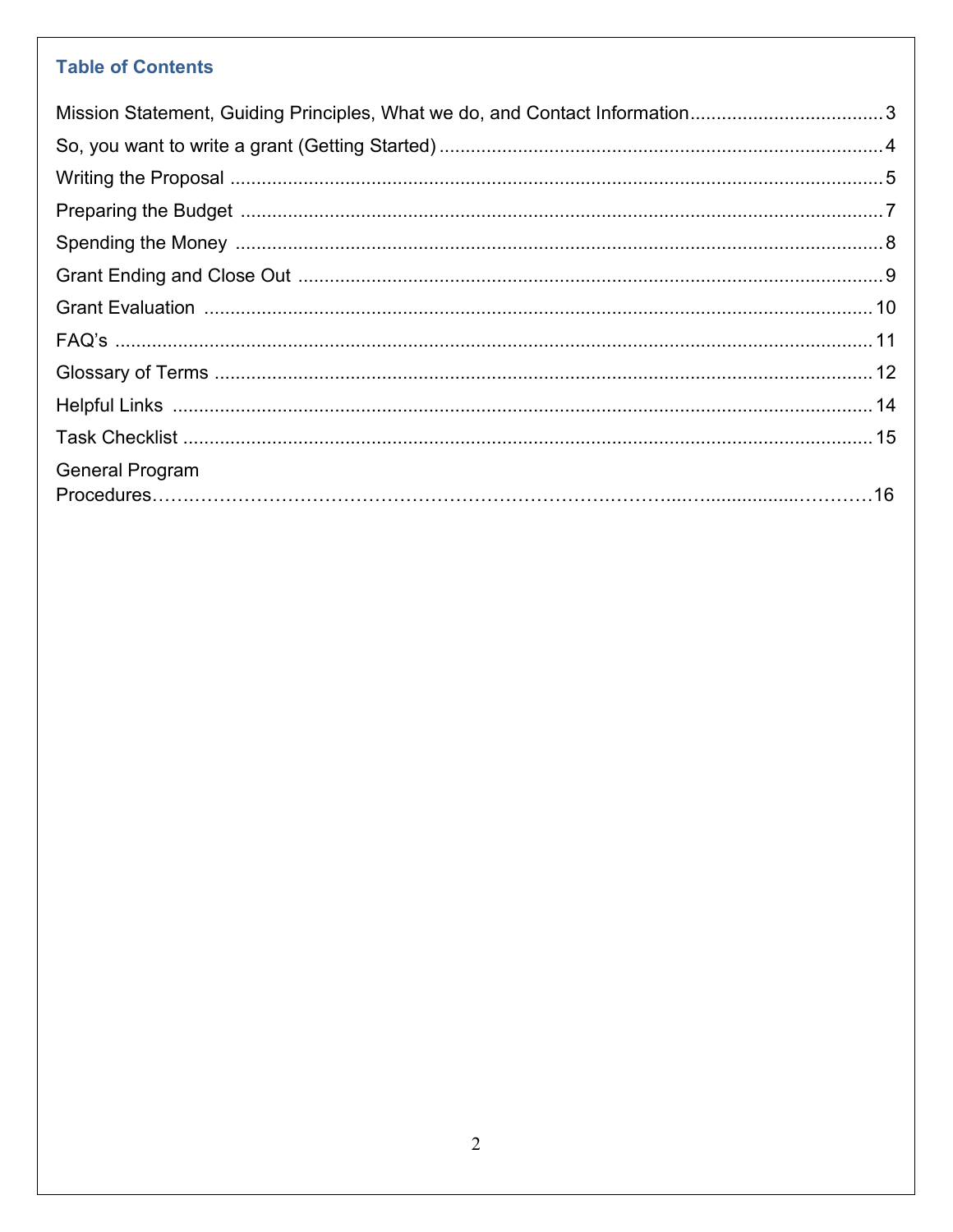# *Grants Development Office Mission Statement*

*The mission of the Grants Development Office is to support district efforts to increase student achievement by arranging additional resources through grant acquisition, program evaluation, compliance monitoring and fiscal oversight.*

*Guiding Principles:*

•*Dedication to increased student achievement*

•*Commitment to finding solutions to problems*

•*Mutual respect and positive relationships with all stakeholders*

What we do:

- Research potential funding sources to ensure adherence with District initiatives
- Provide technical assistance with planning, review of proposals, and budget development to teachers, schools, or departments during the grant preparation process
- Secure all required approvals/signatures for application submissions
- Submit proposals via online applications and/or express shipping to grantor agency
- Develop, review and process DOE budget pages for grant applications
- Create and process necessary budget or program amendments for grants
- Provide budget and program oversight to maintain grant compliance
- Coordinate necessary intermediate and exit grant reports
- Maintain district files for all board approved grant applications
- Provide support on multi-component grants

Questions? Please call the Grants Development Department at: 386-734-7190

Deidra Whittenberger, Project Manager – Ext. 23521

Grants Development 800 N. Hill Ave. DeLand, FL 32724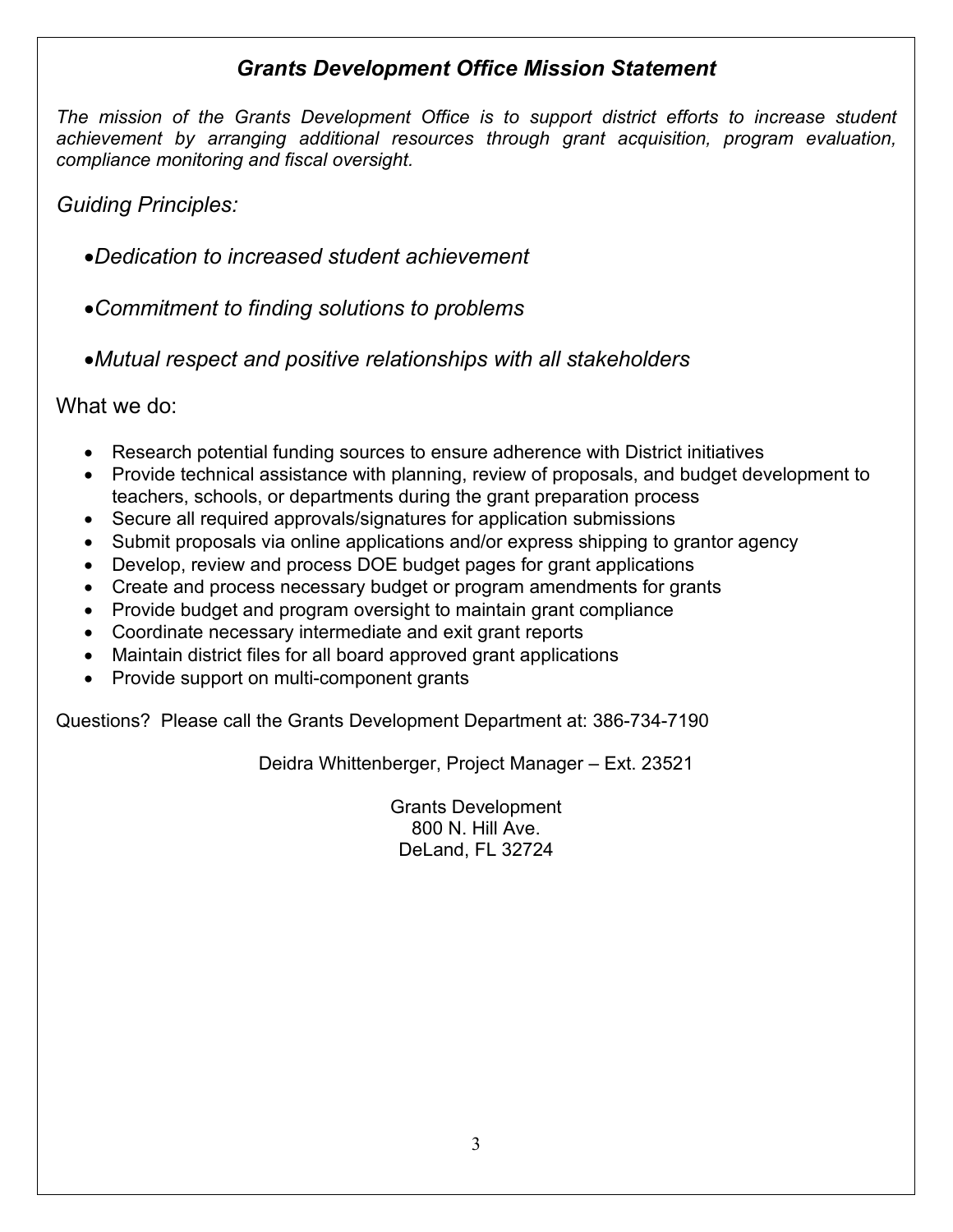# *Getting Started*

#### *So, you want to write a grant…*

There are thousands of grants available for education. This handbook will give you helpful advice to find grants and point you in the right direction of how to proceed to write, submit and win grant funding.

There are step-by-step directions, so you know what is required of you, as well as helpful tips used in writing winning grant proposals. This will increase your chances at successfully winning grant funds for your project.

- 1. Select a project and a potential funding source. Be very clear on the project goals and objectives and identify the need to be filled. You will need to know what activities are to be carried out, who will be served, who will be responsible for these duties and your estimated budget, as well as the timeline for implementing your project.
- 2. Carefully review and read over all application criteria and requirements. *Check for any in-kind or matching fund requirements. Look for expectations of sharing or replicating or requirements to continue the program after the funding runs out* – This will require district review to ensure no unexpected expenses will fall onto the District.
- 3. Contact the Grants Development Department when you find an opportunity you are interested in pursuing. *This is critical to ensure your project is aligned with district initiatives and the Strategic Plan receives the appropriate approvals and is completed and submitted to the required partie***s.**
- 4. Obtain the appropriate application materials and speak to your administrator to get his or her approval and determine how to proceed. *All proposals must align with the school improvement plan and comply with all required facility, professional development and/or technology standards.*
- 5. Familiarize yourself with *required deadlines for* submission and be sure you allow adequate time to prepare the proposal and allow for Board Approval.
- 6. Begin completing the proposal and gathering required data. *Grant proposals are plans for change, not just a request for money.* Conduct a needs assessment and be sure objectives are measurable and align with the School Improvement Plan.
- 7. Be patient you will likely be learning along the way about how various district departments work if you will be impacting them with your proposal.

*Writing the Proposal…*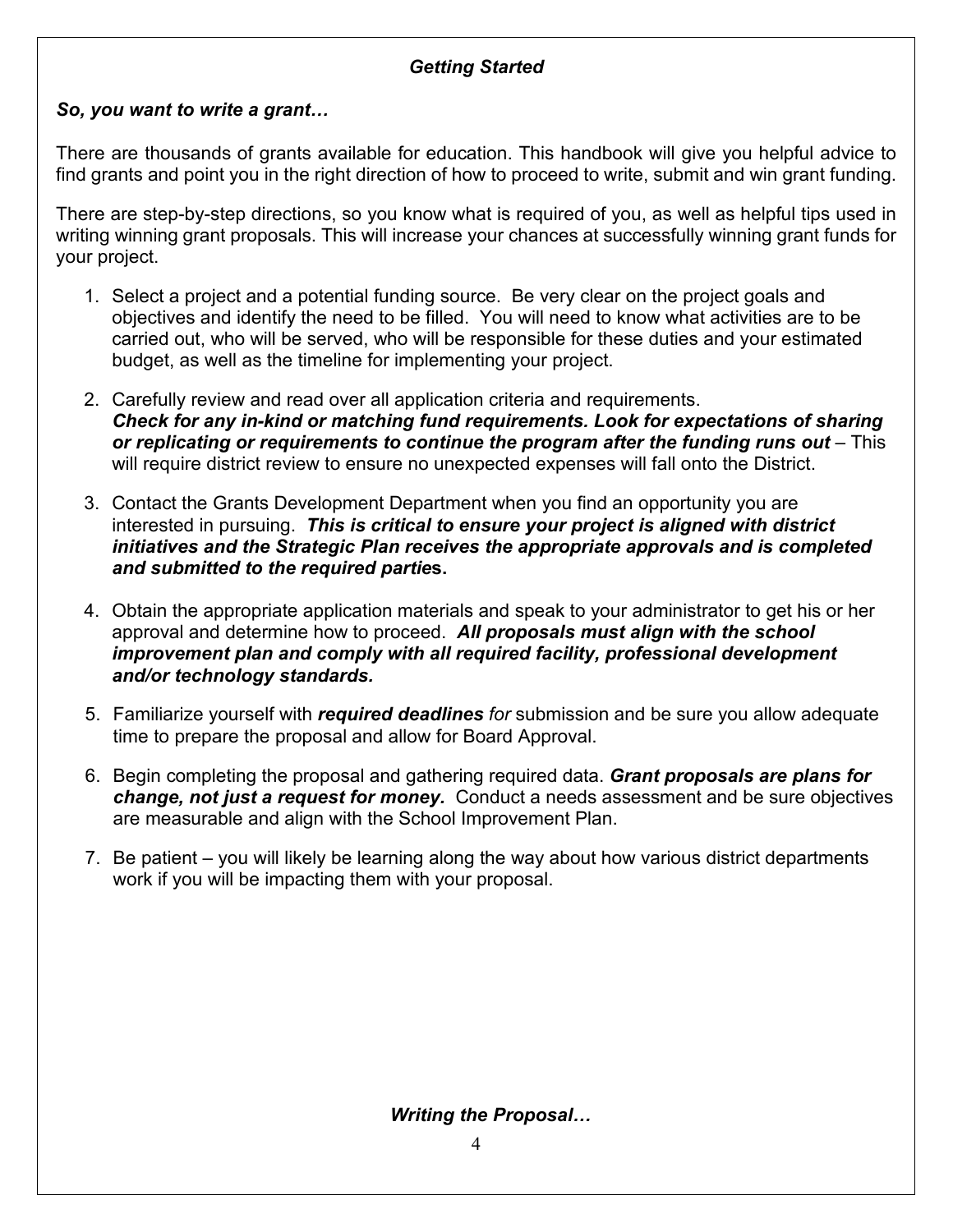#### *Important: Make sure you have read the application and all requirements and discussed the proposal with your supervisor and the Grants Development Department before proceeding.*

- 1. Follow all directions and requirements. Read the fine print and contact the Grants Development Department with any questions for requirements you are unclear on.
- 2. Articulate a clear need and make sure there are no other funding sources available.
- 3. Be creative. Awards are frequently given to those who propose a novel idea that has research based strategies involved.
- 4. Be brief in your wording and **proofread, proofread, proofread**. Double check all figures and calculations for accuracy.
- 5. Keep accurate records and don't forget to cite sources you have used for quoted information.
- 6. Be sure the proposal can be implemented in the way outlined in your proposal. Grant funds *must* support the proposed program and be spent on the items specified in the application.

As you prepare your application, be sure you can answer these questions.

# *Facilities:*

- Will there be changes to the use of existing space non-occupied to occupied, classroom to lab, storage to student occupied?
- Are equipment purchases involved that require assembly, electricity, water, sewer, data connections?
- Are there special needs accessibility requirements?
- Are animals involved?
- Will this require additional buildings?

# *Learning Technologies:*

- Does this grant include software, hardware, web-based technologies, internet access or other technology?
- Will there be a need to relocate existing technology resources?
- Is the technology on the districts approved technology list and/or has the ITS Division approved the technology?

# *Payroll:*

- Will anyone be paid and are the proposed rates in compliance with district approved rates? *All rates must be Board approved before proceeding!*
- Are they exempt or non-exempt staff? Is overtime involved?
- Have you included benefit costs if salaries are involved?

# *Budget:*

- Are matching funds required?
- Are additional positions being requested and have they been approved?
- Have you included worker's compensation and indirect costs (if allowable)?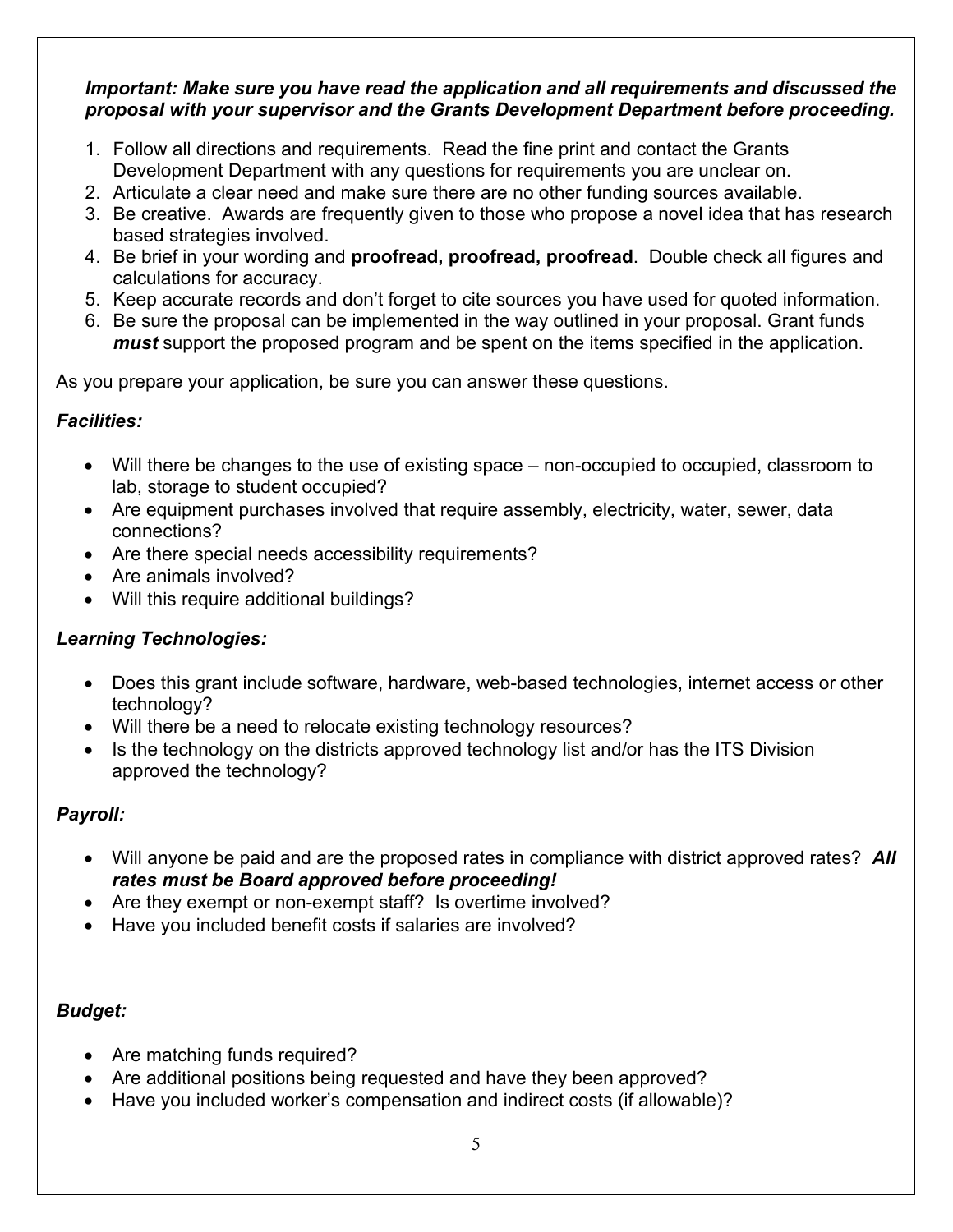#### *Purchasing:*

- Have you consulted the Purchasing Department with your full requirement regarding the solicitation process and spending threshold approval?
- What is the expected budget? *Expenditure over \$50,000 requires board approval.*
- Are you familiar with the policies and procedures of procurement using the grant funding sources?
- Do you know the deadlines and requirements of fiscal year operations including the expiration of grand funds?
- Are there grand restrictions for contract award and contract administration that you are aware of? If yes, please share this information with the Buyer assigned to the Project.

#### *Finance:*

- Will finance be required to submit invoices for reimbursement?
- Are there financial reporting requirements?
- Are there encumbrance/expense deadlines or requirements to return funds?
- Are there conflicts with District expenditure policies/procedures?
- Will the funds go to the District or internal accounts?

#### *ESE:*

- Are ESE or 504 Plan students involved?
- Are IDEA Funds required for any part of the implementation?
- Does this require a time commitment from any District Level or Student Services staff?
- Is there any impact to students with disabilities that could create compliance issues?
- Does this address specialized/accessible equipment or materials or specialized transportation?

### *General:*

- Are there professional learning or training requirements? All professional learning must be coordinated with the Professional Learning Department
- Are there room rentals or food purchases involved?
- Are there any partner agencies and what role do they play?
- Is there a need for an Interagency Agreement and can it be completed and approved to meet the required project timelines?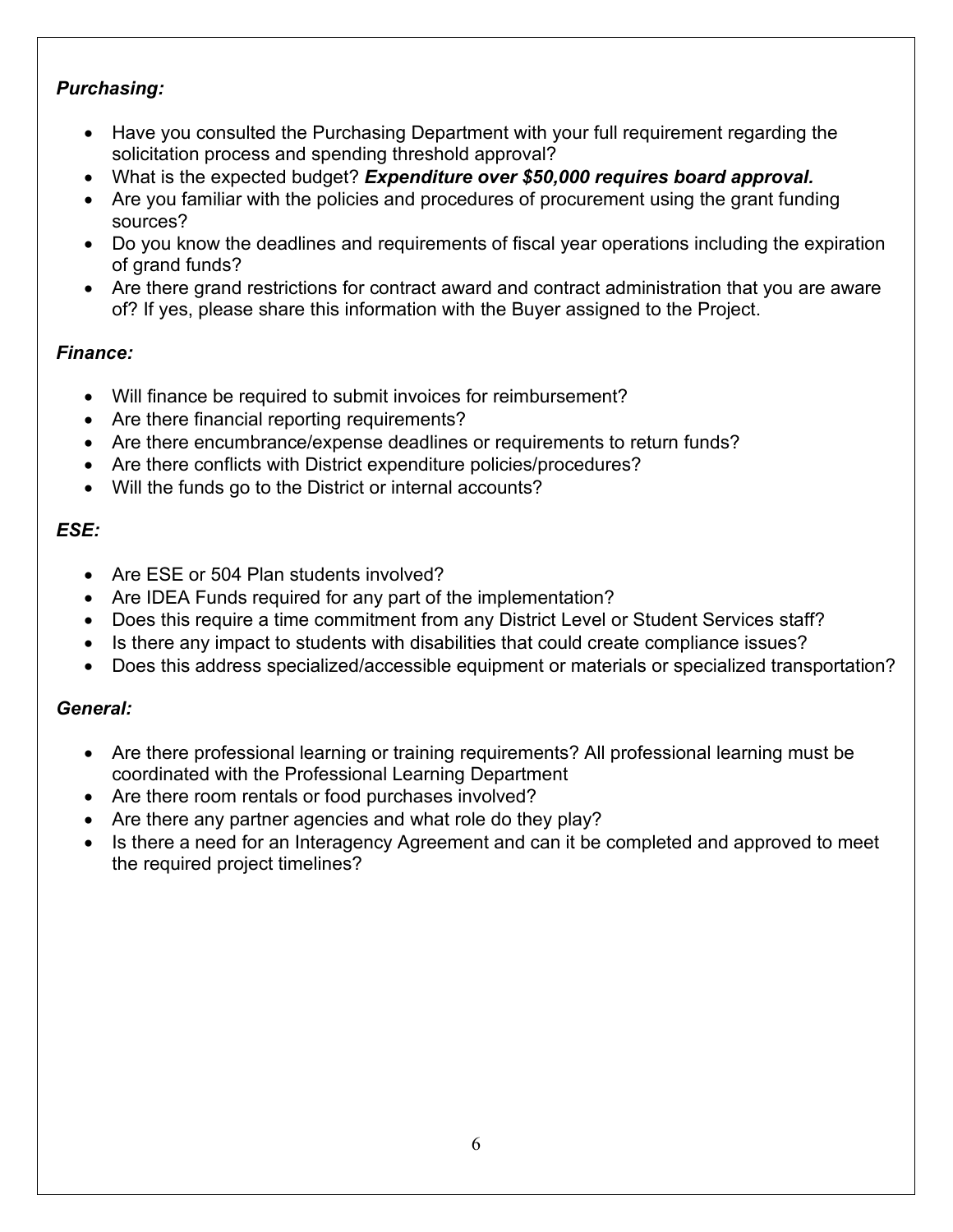#### *Preparing the Budget…*

Grant budget proposals are estimates so you should make the budget as accurate as possible. *Buying items not included in the proposal is not allowed!* Be mindful of supplementary expenses that will be generated with the required expenditures – salaries require benefits, hand held learning devices may require batteries, and technology often requires cords, cables, mice, printers, ink and paper. Some materials may require storage bins or accessories to be used to implement the proposal. Some types of programs may require payments to facilitators, consultants and child care providers.

Each grant will have its own budget requirements and usually its own budget forms. All proposals will have budget categories so the following categories are a general guide.

*Salaries* – All payments, stipends, overtime, etc., that you pay to employees. (Salary schedules can be found on the Payroll website)

*Benefits* – All costs associated with paying a wage. These include social security, retirement, life and medical insurance and workers compensation. Some rates do change from year to year, so check with Grants Development for the current rates.

*Purchased Services* – Includes consultant services (*Non-Employees Only*), maintenance or equipment rental, phone service, postage, printing, etc.

*Materials and Supplies* – Expendable materials that are consumed, worn out and replaced such as manipulatives or general supplies such as paper and pens.

*Equipment* – Includes capitalized and non-capitalized (depends on price) equipment purchased to be used for an extended time and to be repaired rather than replaced.

*Computer* **Hardware**– Includes computers, monitors, printers, other devices, and other accessories (non-consumable) used with and through the computer (both capitalized and noncapitalized, depending on price).

*Web-Based Computer Access* – Computer applications that are accessed through a website.

*Software –* Computer applications which run on devices.

*Other Expenses* – Indirect Costs are the costs to the district to operate the program. Since these costs are difficult to assign to each program, the district charges many grants a state approved rate. This is generally 3-6% and varies from year to year. The Grants Development Department can advise you if you need to include this in your budget.

*Expense Codes* – Some application budgets require the use of State cost codes referred to as function and object codes.

*\*\*Please submit all budgets to the Grants Development office for review prior to sending to grantor to ensure they adhere to all District and grantor requirements and all purchases that may be required to operate your program are included.*

*Spending the Money…*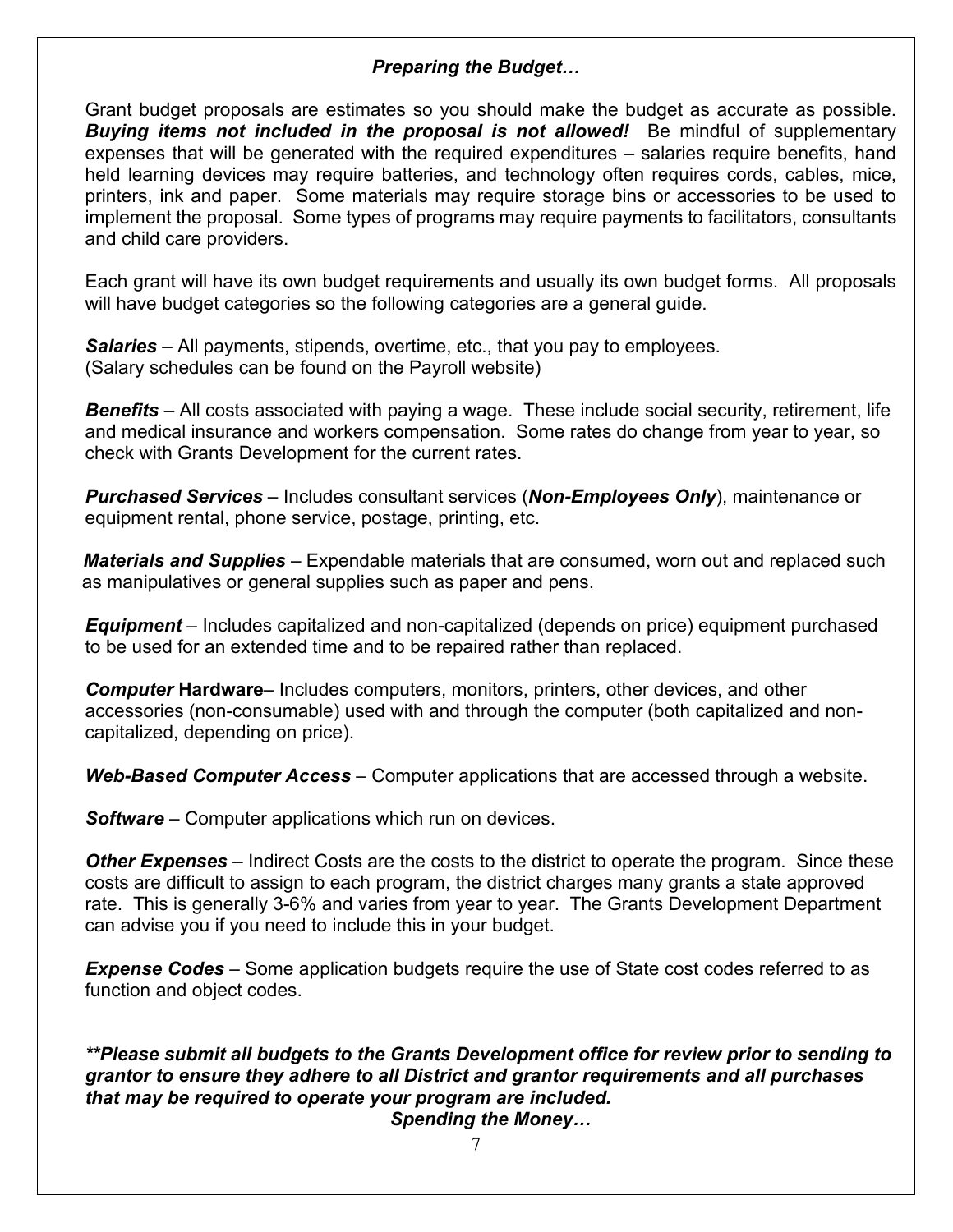- You must spend the money on the plan as it is approved and only for things included in the grant. In many cases, food purchases are prohibited and there are often restrictions on capital equipment, computers, etc.
- Keep accurate records of all expenditures and activities funded. *All grants are subject to audit for up to 5 years* and you will be responsible for providing detailed information on how the money was spent and how the expenditures relate to the program components.
- Watch deadlines and be sure to spend the money before the grant ends. *Do not* spend more than the allocated budget. If you don't spend the funds by the deadline, the funds will no longer be available and must be returned. Required reports *must* be submitted on time.
- The District has purchasing rules and guidelines and you must adhere to them.
- All technology purchases must be approved by and submitted through the Information and Technology Services Division.
- Contact Grants Development for spending procedures.
	- 1. Funds cannot be committed (arrangements made to purchase) prior to the start date of your grant or prior to having an expenditure proposal approved.
	- 2. There are policies and procedures in place for governing dollar limits on spending and technology purchases.
	- 3. Be sure to include shipping and handling when calculating how much you are spending.
	- 4. Consult the hardware catalog prior to all technology purchases.
	- 5. *Do not* approve payment until merchandise is received. Pre-payment or deposits for any goods or services is not an allowable practice.
	- 6. Contractual services are handled differently than ordering supplies.
		- Check with the Purchasing department
		- Be sure to allow time for board approval, if required.
		- Some Consultants may require fingerprinting.
		- Employees *cannot* be Consultants.
		- Service providers are required to have a W-9 Form on file.

#### *Grant Ending and Close Out…*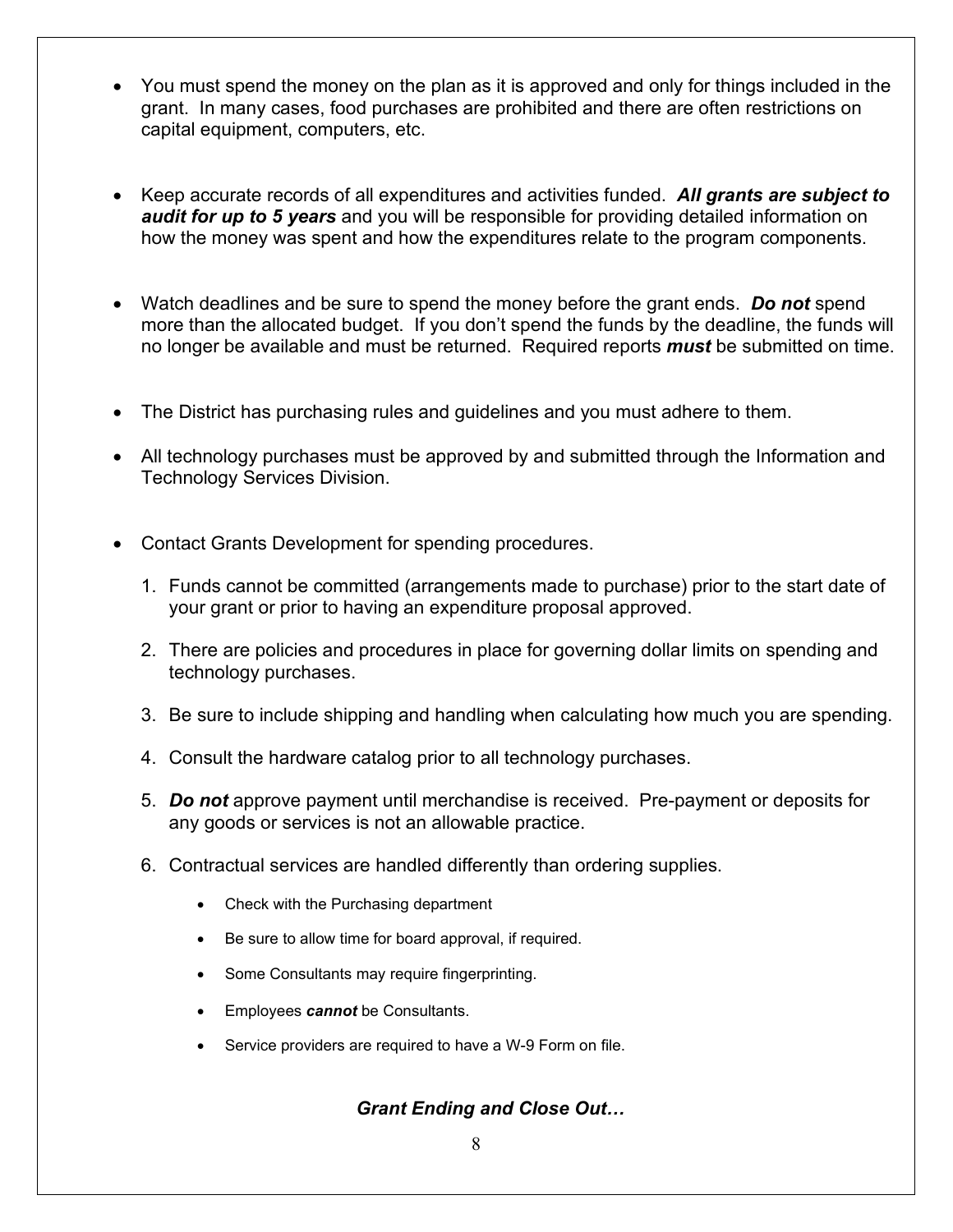- Know your fund balance and be sure all deadlines are complied with. Keep accurate financial records and do not overspend to ensure the minimum amount is returned to the grantor. We do not want to leave any money on the table.
- Be sure all professional development points have been turned in.
- Complete all required ending reports for program outcomes and financial expenditures.
- Be sure all records are complete and accurate. If you have any publicity or marketing items, be sure you have copies in your records. If you provided any training, include evidence of this and copies of materials presented. Many grants require these for audit purposes. (i.e., agenda, sign-in sheets)
- Records must be kept for 5 years.
- Are you receiving continuation of funding? If so, be sure you keep accurate records of each year separately and that you reapply in adequate time so there are no funding gaps. If not, there are rules that must be followed regarding equipment disposal or transfer.
- Be sure all equipment purchased with the grant is properly marked per Volusia County Schools property guidelines. If there are inventoried items, some must stay at the school and some can be transferred with the teacher. Contact Grants Development if you are unsure. Be sure inventory paperwork is on file at the school and the appropriate transfer forms are completed for the receiving school. All items purchased with grant funding become the property of Volusia County Schools.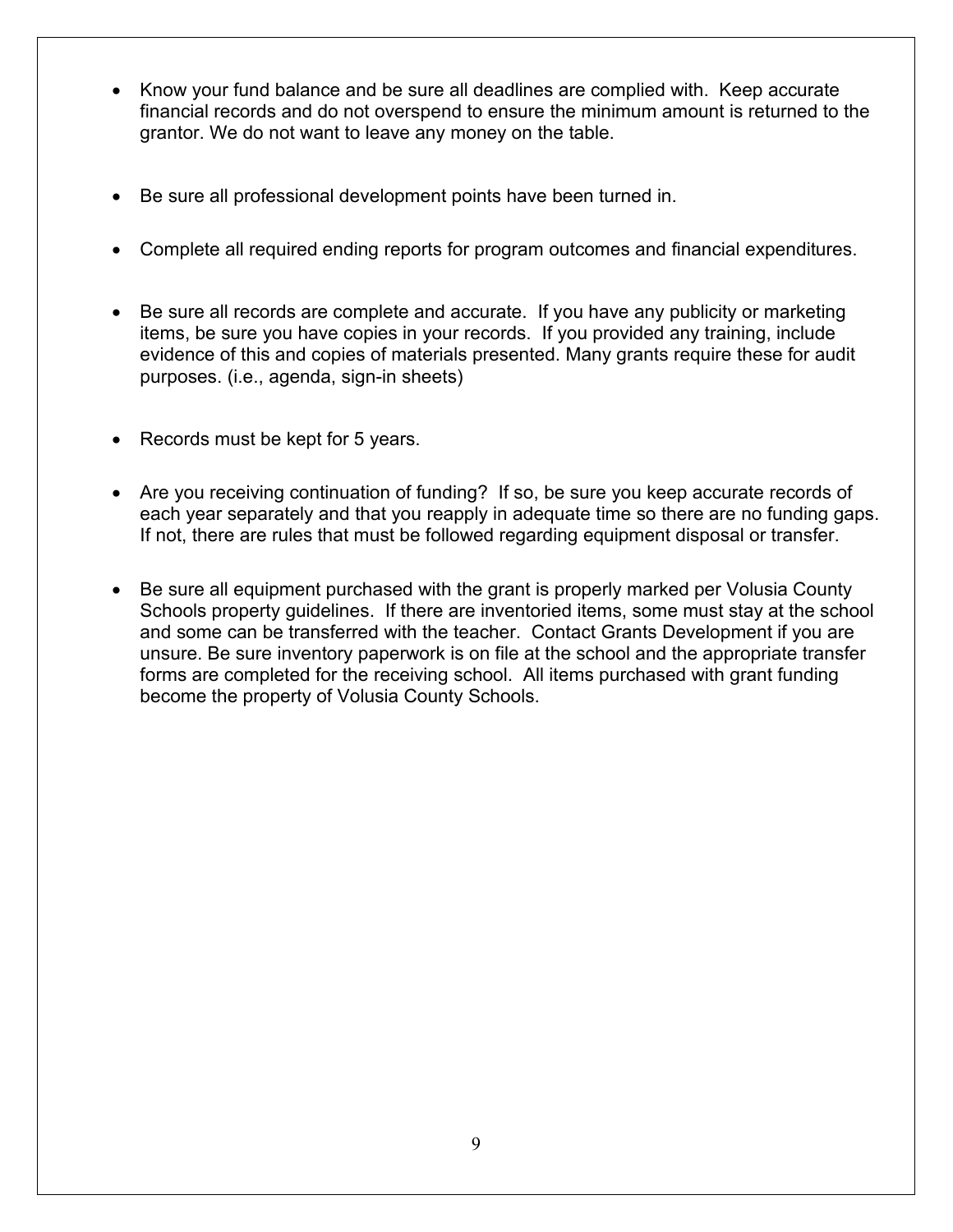#### *Grant Evaluation…*

Grantees are frequently required to evaluate the projects and programs funded through grants. Formative (process) and summative (outcomes) evaluations may be required. External evaluators sometimes provide the evaluation. Be sure to read all your awarded paperwork very carefully to be familiar with all requirements.

The established benchmarks, such as goals, objectives and activities in the grant are evaluated. Data must be gathered; records must be reviewed – it is crucial that you keep good records of all activities concerned with the grant. Deadlines are critical. Failure to adhere to deadlines can impact future funding opportunities for the whole district.

The matrix below serves as an example of how to document progress and achievements of your program:

| Goal                                                                        | Objective                                                                                               | <b>Outcome Indicators</b>                                                                     | Data Source                                                                                               |
|-----------------------------------------------------------------------------|---------------------------------------------------------------------------------------------------------|-----------------------------------------------------------------------------------------------|-----------------------------------------------------------------------------------------------------------|
| To promote<br>appreciation of and<br>participation in<br>contemporary dance | 1. Increase<br>attendance by 10% at<br>the annual<br>performance by a<br>guest touring<br>company       | Number of tickets<br>sold; audience head<br>count; marketing<br>materials                     | Existing records; box<br>office receipts;<br>observation                                                  |
|                                                                             | 2. Maintain the<br>quality of<br>contemporary dance<br>performances and<br>dance internship<br>programs | Testimony of<br>students, staff, and<br>community; evidence<br>of sponsors for<br>internships | Pre and post<br>evaluation of<br>performances;<br>documentation of<br>internships offered<br>and accepted |

For assistance, the Grants Development Department is here to help. We want you to get funding for your program or proposal and make it the best it can be.

*Frequently Asked Questions…*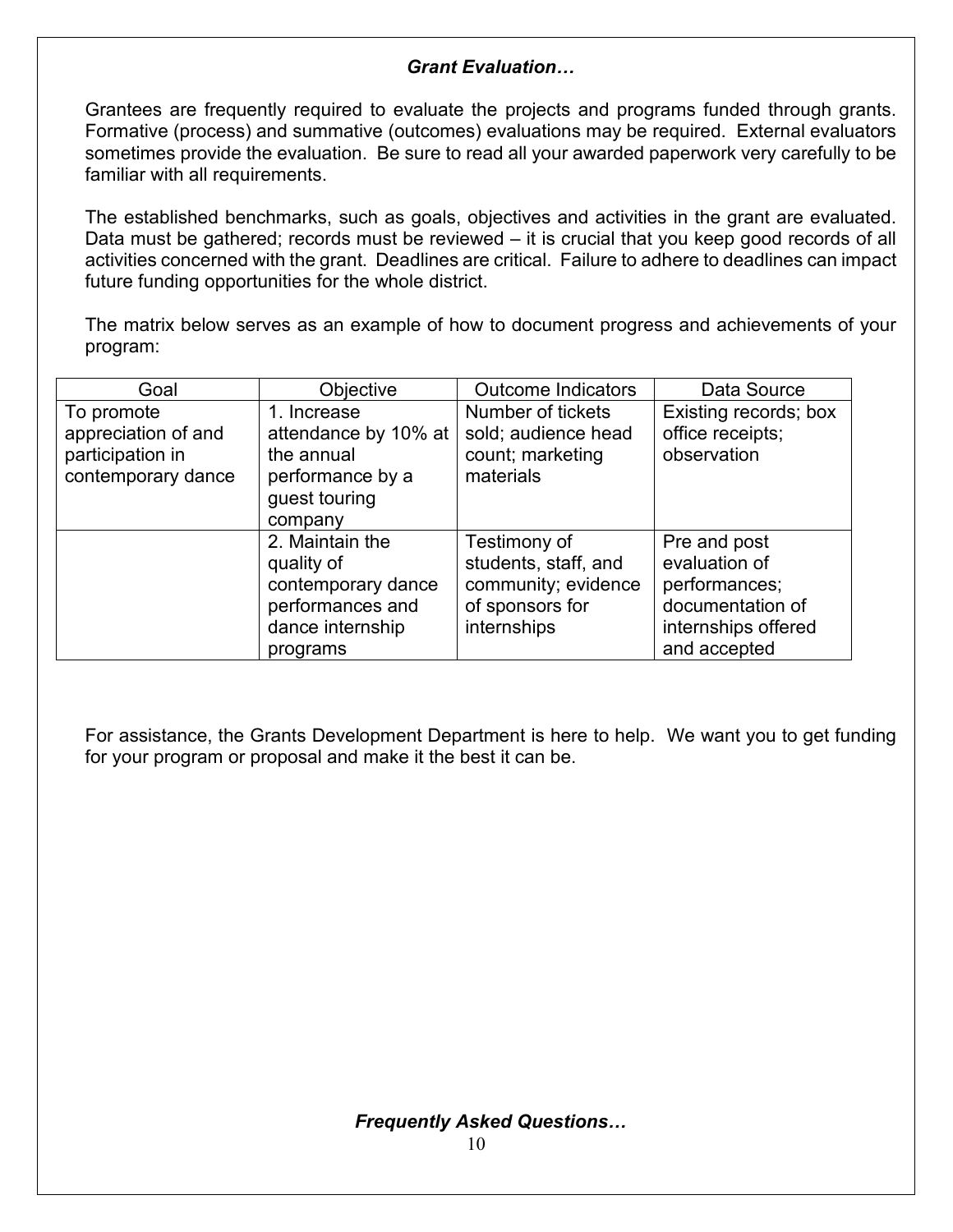#### *How much time do I allow to prepare my proposal and apply for my grant?*

A minimum of four (4) weeks is recommended. You will need adequate time to gather your information and prepare the proposal, as well as time to get your application to Dr. Fritz and then on the School Board Agenda for approval before the application can be submitted.

#### *May I submit my own proposal?*

After your application has been reviewed and Board approved, you may request it be returned to you for submission.

#### *Can I include paying myself in the proposal?*

Yes, if you are writing a proposal that includes duties beyond your regular work day and the salaries for this purpose, you can be paid for the duties beyond your regular day. All paid duties and pay rates are board approved and must be in compliance with negotiated salary schedules. *You cannot include extra payments such as bonuses for writing the proposal. Please contact HR if you are unsure of a stipend beyond contracted time.*

#### *Can I include items such as food, recognition awards, clothing or personal items in my budget proposal?*

It may be allowable if it is part of the project or program you are proposing and is included in the approved grant.

#### *Can a vendor assist me in writing my proposal?*

You can obtain assistance from virtually any source. *Proceed carefully* – District *personnel are not allowed to accept gifts from outside vendors,* nor can you write a proposal that guarantees a sale for a particular vendor. *You must always keep in line with ethical and professional conduct at all times.*

*Grant Terms You Need to Know…*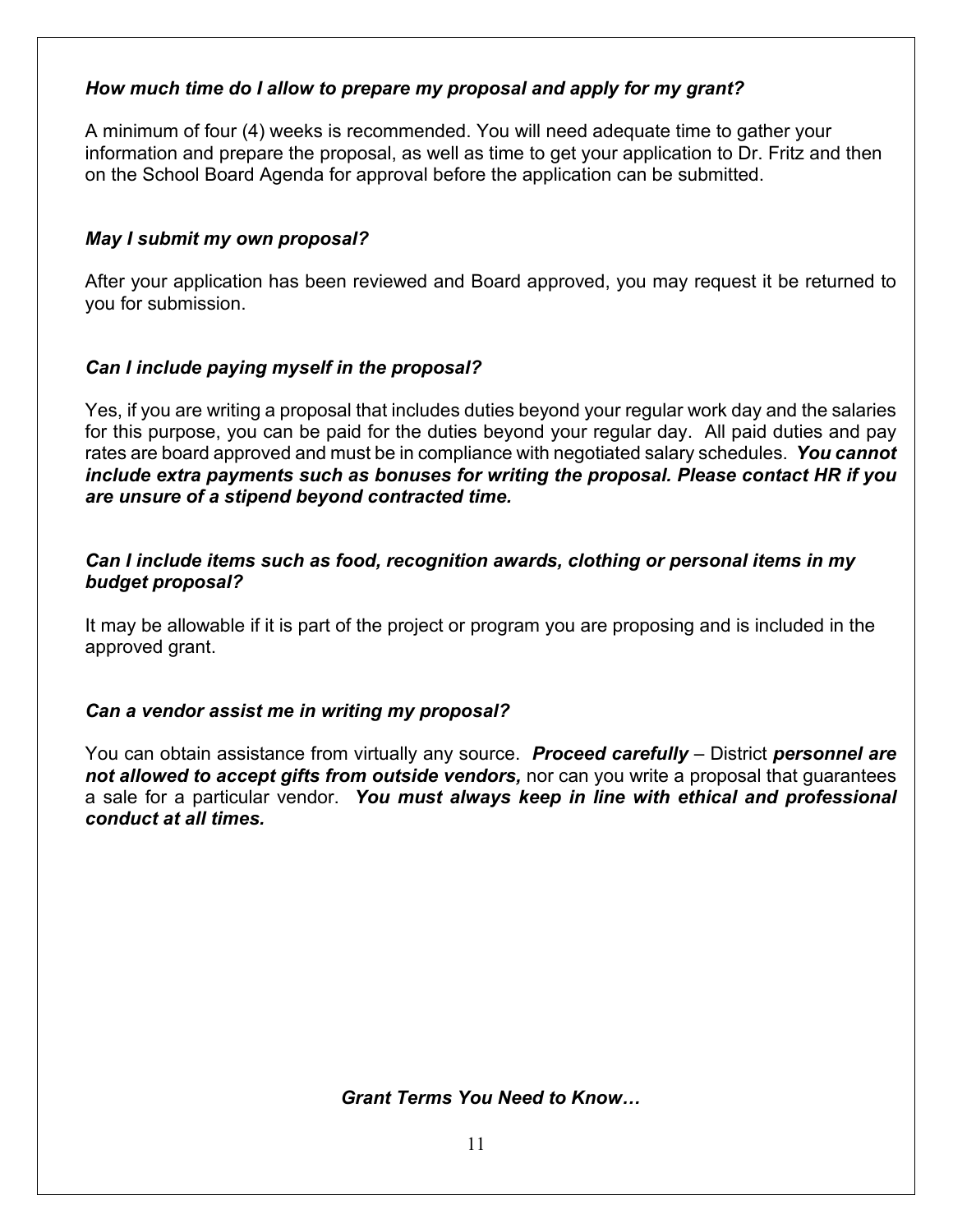| <b>Applicant</b>                 | School district, agency or organization seeking funds                |
|----------------------------------|----------------------------------------------------------------------|
| <b>Audit</b>                     | Examination of program records, procedures, and/or financial         |
|                                  | records                                                              |
| <b>Authorized Representative</b> | Either the Superintendent of Schools or the grant recipient          |
| <b>Budget Amendment</b>          | Formal request to alter the approved budget that must be Board       |
|                                  | approved                                                             |
| <b>Budget Period</b>             | Period of time when a project is divided for budget and reporting    |
|                                  | purposes                                                             |
| <b>Cash Match</b>                | Cash contributions made to a project by another party at the         |
|                                  | grantor's request                                                    |
| <b>Competitive</b>               | Grant process where applicants must compete for funding              |
|                                  |                                                                      |
| <b>Compliance</b>                | Fulfilling all fiscal and program requirements and obeying           |
|                                  | applicable laws, regulations and guidance                            |
| <b>Consortium</b>                | Joining together of several agencies or organizations for the        |
|                                  | purpose of submitting a single project application                   |
| <b>Cost Sharing</b>              | Requirement that a portion of costs be assumed by grantee            |
| <b>Direct Services to</b>        | Instruction, tutoring, mentoring, counseling, field trips, etc.      |
| <b>students</b>                  | provided directly to students                                        |
| <b>Discretionary Grant</b>       | Competitive proposals ranked by the funding agency to                |
|                                  | determine which applicants receive funds                             |
| <b>Evaluation</b>                | Assessment of project's success at meeting intended outcomes;        |
|                                  | may include formative and/or summative evaluation                    |
| <b>Entitlement</b>               | Non-competitive federal funds allocated by formula                   |
| <b>Finding</b>                   | Violation identified in an audit that requires corrective action     |
| <b>Fiscal Year</b>               | 12-month period for which an organization plans the use of funds     |
|                                  | (i.e., Federal fiscal year is 10/1 - 9/30: State of Florida operates |
|                                  | $7/1 - 6/30$                                                         |
| <b>Formative Evaluation</b>      | Conducted during the operation of the project to provide             |
|                                  | immediate feedback about the status of project activities so that    |
|                                  | necessary revisions can be made, if necessary                        |
| <b>Formula Grants</b>            | Non-competitive funds made available based on a formula, also        |
|                                  | called Entitlement Grants                                            |
|                                  |                                                                      |
| <b>Fringe Benefits</b>           | Amount paid by employer for retirement, health insurance, social     |
|                                  | security, etc; cost is added to salary to determine budgetary cost   |
| Goal                             | Target achievement of the project                                    |
| <b>Grantee</b>                   | Legal entity to which funds are awarded and is accountable to        |
|                                  | the funding agency (grantor) for the use of funds provided           |
| <b>Grantor</b>                   | Entity that awards funds                                             |
| <b>Green Book</b>                | Official Florida DoE handbook containing procedures, definitions     |
|                                  | and codes related to state and federal funding                       |
| <b>Indirect Costs</b>            | Incurred in the overall functioning of a project and not readily     |
|                                  | identified as direct expenses (i.e., utility costs)                  |
| <b>In-Kind Contribution</b>      | Dollar value of non-cash contributions to a project such as          |
|                                  | volunteer services or use of facilities                              |
| <b>Local Education Agency</b>    | School district or regional education agency that receives and       |
| (LEA)                            | disburses grant funds                                                |
| <b>Logic Model</b>               | Tool that shows logical relationships between resources,             |
|                                  | activities, outputs and outcomes of a project                        |
|                                  |                                                                      |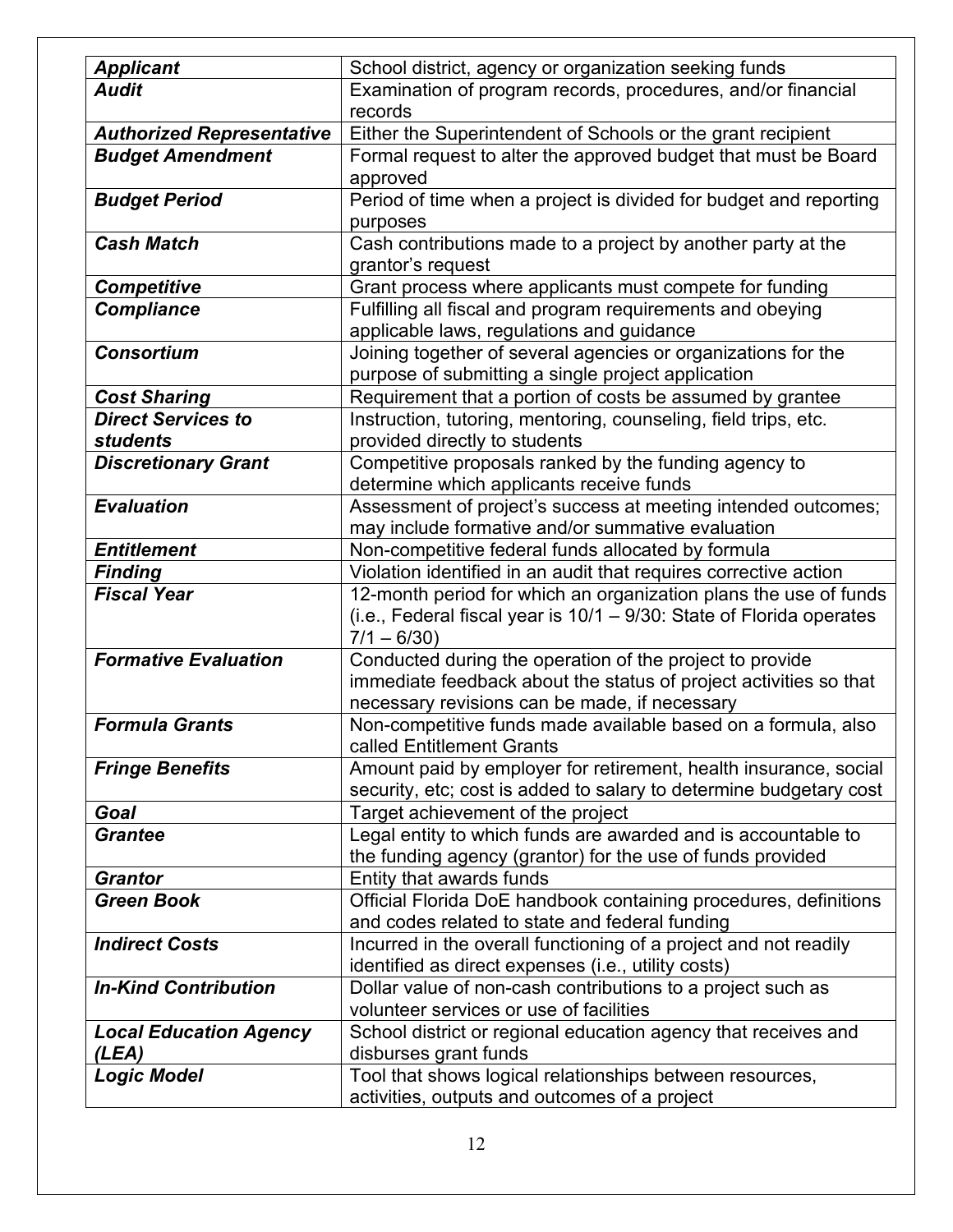| <b>No-Cost Extension</b>       | Formal request to the grantor asking to extend the project period<br>for a specified length of time |
|--------------------------------|-----------------------------------------------------------------------------------------------------|
|                                |                                                                                                     |
| <b>Non-Regulatory Guidance</b> | Document issued by the Secretary of Education to provide                                            |
|                                | official guidance on how to implement specified federal                                             |
|                                | requirements                                                                                        |
| <b>Outcome Objective</b>       | Verifiable, quantifiable, time-bound expression of a goal-related                                   |
|                                | result; objectives move project toward meeting goals                                                |
| <b>Program Administrator</b>   | Person designated as supervisor of project activities                                               |
| <b>Program Amendment</b>       | Board approved, formal request to modify project activities or                                      |
|                                | expenses                                                                                            |
| <b>Project Period</b>          | Specified dates for project approval, funding and operation                                         |
| <b>Proposal</b>                | Formal written document providing details to grantor on the                                         |
|                                | components and costs of a project in response to a                                                  |
|                                | substantiated need or problem                                                                       |
| <b>Red Book</b>                | Official Florida DoE Handbook containing charts of accounts for                                     |
|                                | budgeting and financial reporting                                                                   |
| <b>Request for Application</b> | Issued by grantor agency informing potential applicants of types                                    |
| or Proposal (RFA/RFP)          | of programs to be funded, amounts available, method of                                              |
|                                | application, approval criteria and constraints on use of funds                                      |
| <b>Roll-Forward Funds</b>      | Unused funds from previous fiscal year that some state and                                          |
|                                | federal grants make available during the following fiscal year                                      |
| <b>Solicited Proposal</b>      | Proposal that has been invited by a sponsoring agency                                               |
| <b>Summative Evaluation</b>    | Reporting or measurement of final program results                                                   |
| <b>Supplant</b>                | Illegal practice of using grant funds for certain expenses the                                      |
|                                | district is required to pay for                                                                     |
| <b>Supplemental</b>            | Activities that enrich, expand, or improve current activities                                       |
| <b>Target Audience</b>         | Specified group that will be served or impacted by the project                                      |
| <b>Timeline</b>                | Management tool that details the schedule of project tasks to be                                    |
|                                | accomplished, by whom and over what period of time                                                  |
|                                |                                                                                                     |

*Helpful Links…*

*Education trends and Information:*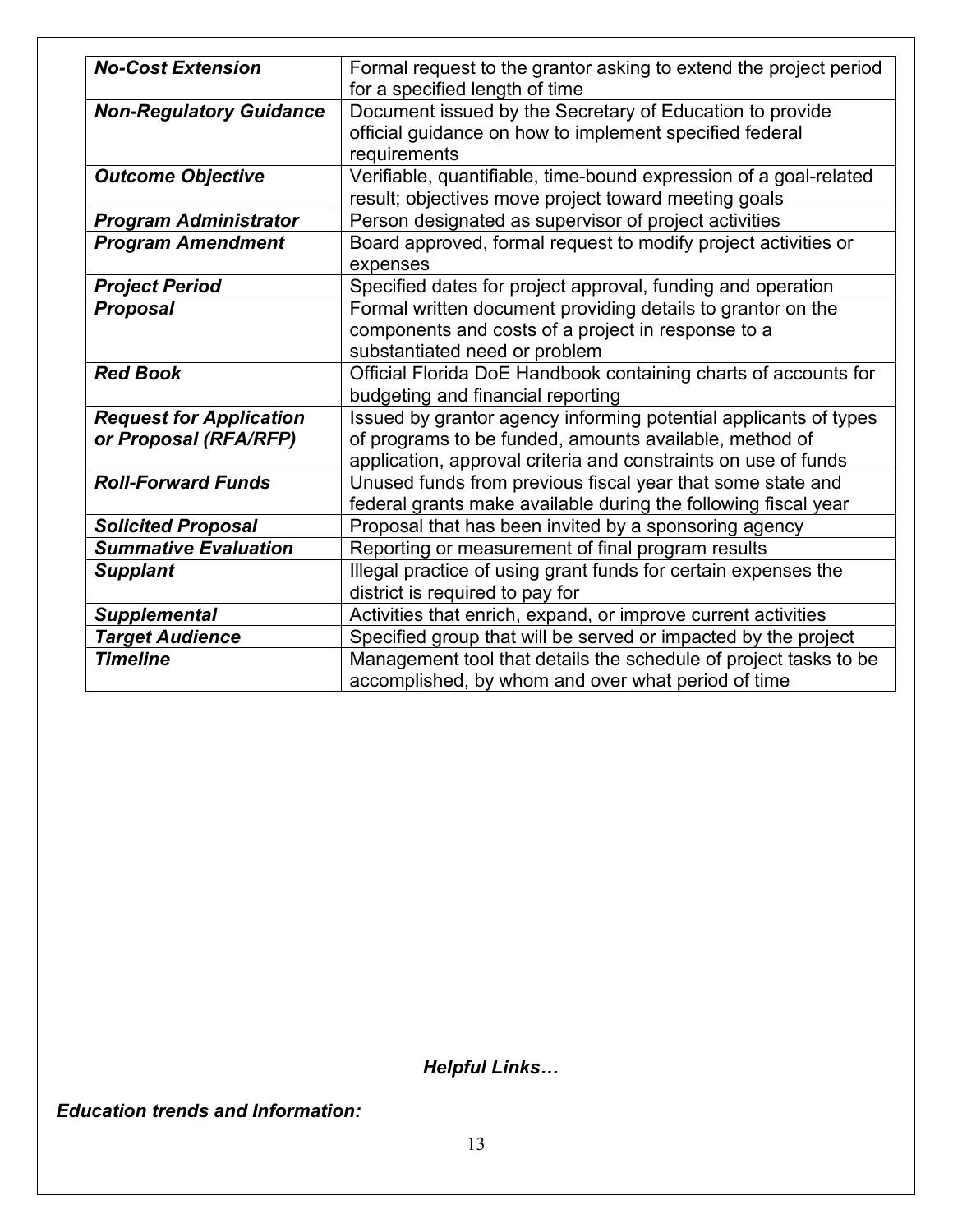*E school News - <http://www.eschoolnews.com/> Education Week - <http://www.edweek.org/ew/index.html> Google.com/Alerts – To get alerted when news is released Volunteermatch.org – Matches volunteers with needs Data and Statistics: Aecf.org – Data and statistics on children ERIC (Educational Resources Information Center) - <http://www.eric.ed.gov/> Florida Department of Education - <http://www.fldoe.org/grants/> Google Scholar - <http://scholar.google.com/> Grantcraft.org – Tips on writing grant proposals Issue Statements - <http://www.ontheissues.org/default.htm> James Madison Institute - <http://www.jamesmadison.org/> National Center for Education Statistics - http://nces.ed.gov/ Pioneer Institute - <http://www.pioneerinstitute.org/> Sample Size Calculator - <http://www.independentsector.org/> SurveyMonkey.com – Free survey builder US Census Bureau - <http://www.census.gov/> Value of Volunteer Time - <http://www.tgci.com/>*

> Volusia County Schools Grants Development Department TASK CHECKLIST FOR GRANT APPLICANTS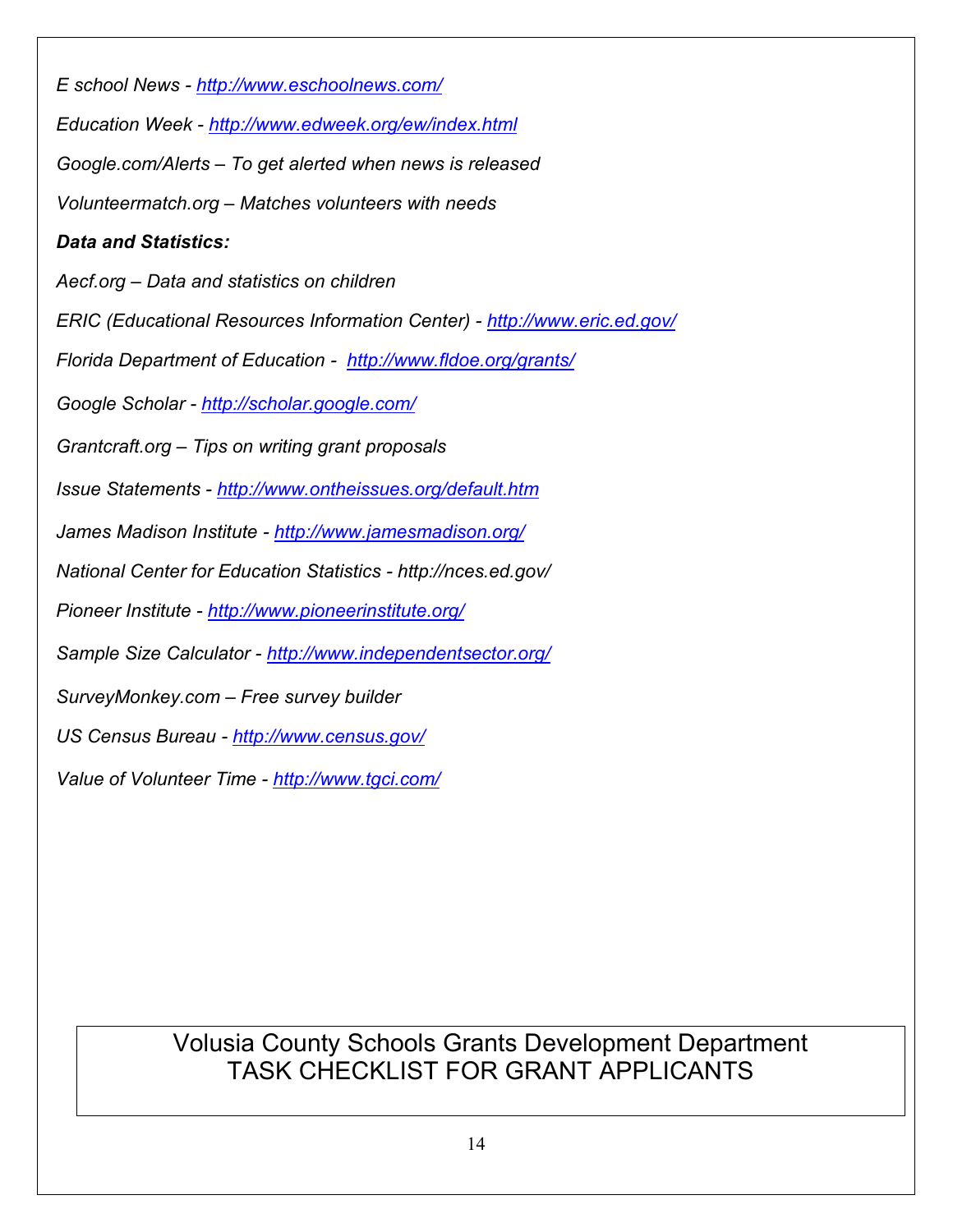| <b>TITLE OF GRANT</b> | <b>DATE</b>   |
|-----------------------|---------------|
| <b>FUNDING AGENCY</b> | <b>AMOUNT</b> |
| SCHOOL/DEPARTMENT     | <b>PHONE</b>  |
| <b>CONTACT PERSON</b> | <b>EMAIL</b>  |

Here is a checklist of things you will need to do to complete your grant application and get it submitted. As you complete each step, check it off and your application will be ready for the final review before you know it.

| <b>TASK</b>                                                                                                                                                                                                                                    | <b>COMPLETED</b>             |
|------------------------------------------------------------------------------------------------------------------------------------------------------------------------------------------------------------------------------------------------|------------------------------|
| 1. Identify a need to be filled. Consult your supervisor for feedback.                                                                                                                                                                         |                              |
| 2. Identify funding source and read all requirements carefully.                                                                                                                                                                                |                              |
| 3. Contact Grants Development for resource materials and compliance<br>issues at Extension 23521.                                                                                                                                              |                              |
| 4. Form a committee, if necessary, to determine if it can be implemented<br>or is feasible, plan the approach and action timelines. Complete a<br>Logic Model to be sure the plan is logical.                                                  |                              |
| 5. Gather data and statistics, plan the approach, activities, materials, staff,<br>goals and objectives.                                                                                                                                       |                              |
| 6. If activities included in your plan will impact other district operations<br>contact the impacted departments for approval:                                                                                                                 | Check indicates<br>approval: |
| $\circ$ Facilities                                                                                                                                                                                                                             |                              |
| ○ Learning Technologies                                                                                                                                                                                                                        |                              |
| $\circ$ Purchasing                                                                                                                                                                                                                             |                              |
| $\circ$ ESE                                                                                                                                                                                                                                    |                              |
| ○ Payroll                                                                                                                                                                                                                                      |                              |
| o Other financial operations                                                                                                                                                                                                                   |                              |
| *Please contact Grants Development for guidance                                                                                                                                                                                                |                              |
| 7. Complete the application, proofread carefully, follow all directions and<br>requirements, and adhere to deadlines. Obtain any required school-<br>based signatures. Contact Grants Development for assistance with<br>building your budget. |                              |
| 8. Be sure there is ample time to submit original application to Grants<br>Development - Deland High - Portable 38 to complete processing and<br>submit to grantor agency, if applicable.                                                      |                              |

Federal Programs and Grants Development Checklist: D. Whittenberger 10/2/21 **GENERAL PROGRAM PROCEDURES**

**Steps Program Operations Procedures**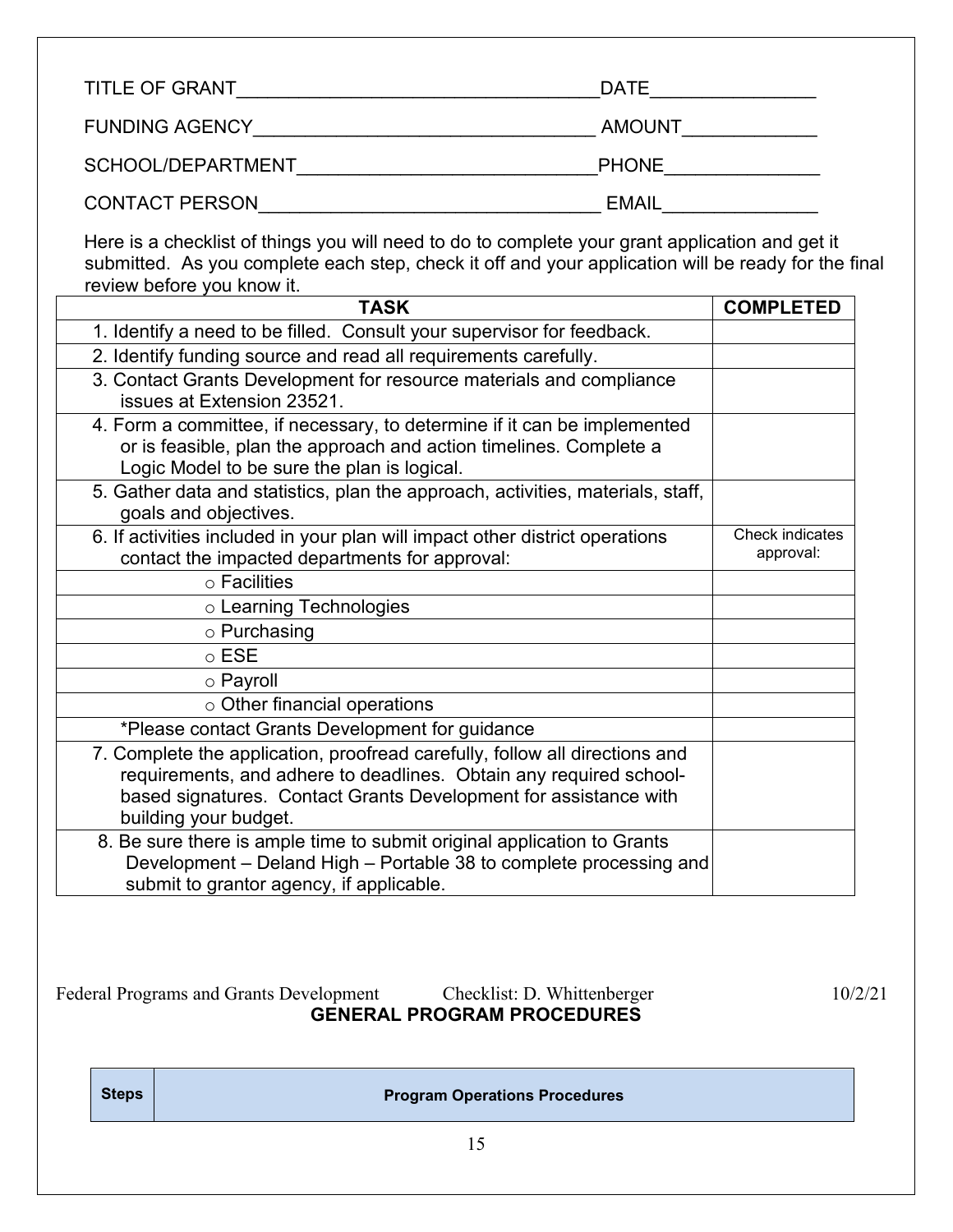|                | Program activities must be aligned to your approved application.                 |
|----------------|----------------------------------------------------------------------------------|
| $\overline{2}$ | Program expenditures must be aligned with your approved budget.                  |
| $\mathbf{3}$   | If there is a change of plans from the DOE approval, contact Grants Development. |
| 4              | Grants Development will complete and submit the amendment.                       |
| 5              | Upon approval of amendment, activities may be altered, and revised purchases     |
|                | may be made.                                                                     |

| <b>Steps</b>  | <b>Expenditure Proposal Procedures</b>                                                                                                                        |
|---------------|---------------------------------------------------------------------------------------------------------------------------------------------------------------|
|               | The requester will complete an expenditure proposal for each vendor, obtain                                                                                   |
|               | Administrator signature and submit to Deidra Whittenberger in Federal Programs<br>and Grants Development. Contact the Purchasing Department to obtain a quote |
|               | from the vendor for your expenditure proposal. The District has several contracts                                                                             |
|               | with different approved vendors that could simplify the process.                                                                                              |
| $\mathcal{P}$ | When requisition is approved, Grants department will notify requestor and provide                                                                             |
|               | direction to proceed with purchase. Purchase orders are preferable.                                                                                           |
| 3             | When using Purchase Orders, Grants will request Purchase Order and submit to                                                                                  |
|               | vendor, cc'ing requestor.                                                                                                                                     |
| 4             | When using credit cards, requestor completes purchase and sends receipts to                                                                                   |
|               | <b>Grants Development.</b>                                                                                                                                    |

| <b>Steps</b>   | <b>Contracted Services Procedures</b>                                             |
|----------------|-----------------------------------------------------------------------------------|
| 1              | The requester will submit a expenditure proposal to Deidra Whittenberger in       |
|                | Federal Programs and Grants Development.                                          |
| $\overline{2}$ | When requisition is approved, a Contracted Services Agreement and W-9 Form        |
|                | will be provided to the requester by the Grants department.                       |
| 3              | The requester will complete the portions of the Contracted Services Agreement     |
|                | that are in red and send the Contracted Services Agreement and a W-9 Form to      |
|                | the Contractor for signature. Vendor onboarding and vetting process is            |
|                | required, please contact the Purchasing Department for more details.              |
| $\overline{4}$ | Upon receipt of the signed Contracted Services Agreement and W-9 Form from        |
|                | the contractor, the requester will obtain the appropriate school-based signatures |
|                | and submit to Grants Development.                                                 |
| 5              | Note: Cannot be more than \$3,000.00 per day, please do not alter the terms of    |
|                | agreement, contractors cannot hold an active VCS job record, contractors can      |
|                | ONLY perform duties not performed by any VCS employees.                           |

| <b>Steps</b> | <b>Credit Card Procedures</b>                                                                               |
|--------------|-------------------------------------------------------------------------------------------------------------|
|              | Cards come with a per single transaction spending limit of \$1,000.00 and a<br>monthly limit of \$3,000.00. |